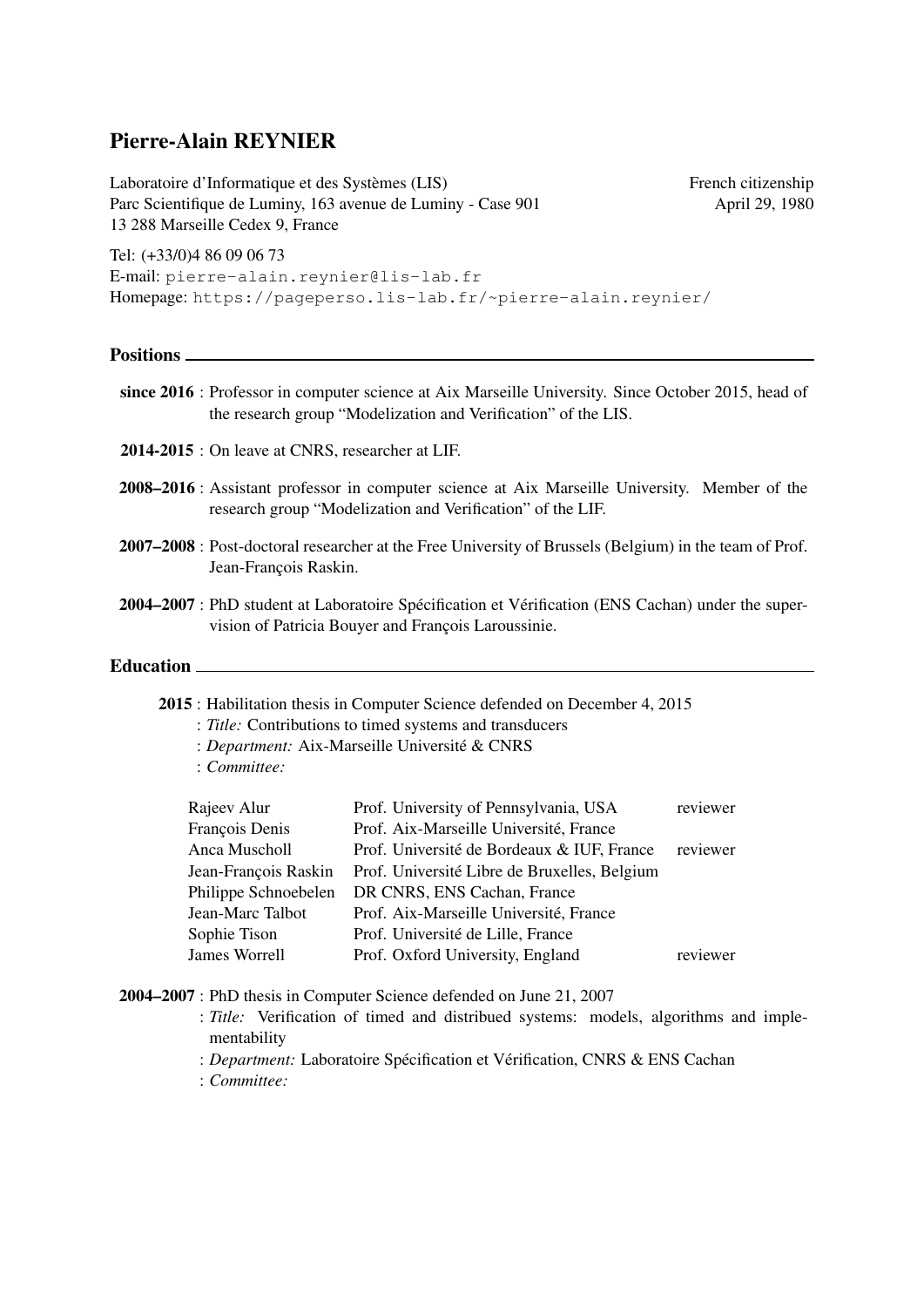| Parosh A. Abdulla       | Prof. Univ. Uppsala, Sweden                  |            |
|-------------------------|----------------------------------------------|------------|
| Ahmed Bouajjani         | Prof. Université Paris Diderot, France       | reviewer   |
| Patricia Bouyer-Decitre | DR CNRS, ENS Cachan, France                  | superviser |
| Serge Haddad            | Prof. ENS Cachan, France                     |            |
| Claude Jard             | Prof. Université de Nantes, France           |            |
| François Laroussinie    | Prof. Université Paris Diderot, France       | superviser |
| Jean-François Raskin    | Prof. Université Libre de Bruxelles, Belgium | reviewer   |

2003–2004 : "DEA" in Computer Science (with distinction TB, ranked 2nd)

| 2002–2003 : "Agrégation" in Mathematics (ranked 47) |  |  |
|-----------------------------------------------------|--|--|
|-----------------------------------------------------|--|--|

2001–2002 : "Maîtrises" in Computer Science and Mathematics (both with distinction TB)

Sept. 2001 : Entrance at "École Normale Supérieure de Cachan", department of Mathematics

Awards

- 2020 Prime d'Encadrement Doctoral et de Recherche french grant for outstanding research, awarded for four years
- 2018 Best paper award at FM'2018
- 2016 Prime d'Encadrement Doctoral et de Recherche french grant for outstanding research, awarded for four years
- 2012 Prime d'Excellence Scientifique french grant for outstanding research, awarded for four years
- 2007 Lavoisier fellowship for a one year post-doctoral stay at Free University of Brussels

#### Research interests

My research works fall into the framework of formal methods for software verification. More precisely, I study automata based approaches and their connection with logics, and I am particularly interested in timed systems, transducers, weighted automata and distributed systems. The application domains range from embedded systems to static analysis of databases and transformations of XML documents.

Projects <u>\_\_</u>

- Participation to the ANR  $<sup>1</sup>$  TickTac on verification and synthesis of timed systems, 2018–2023</sup>
- Participation to the ANR Delta on logic, transducers and automata, 2016–2021
- Principal Investigator of the CNRS PEPS Project SoSI on security of timed systems, 2016
- Principal Investigator of the PHC Project VAST on Verification and Synthesis of Transformations (collaboration with ULB), 2016
- Participation to the ANR Macaron on distributed computing, 2013–2017

<sup>&</sup>lt;sup>1</sup>The ANR is the french agency for research.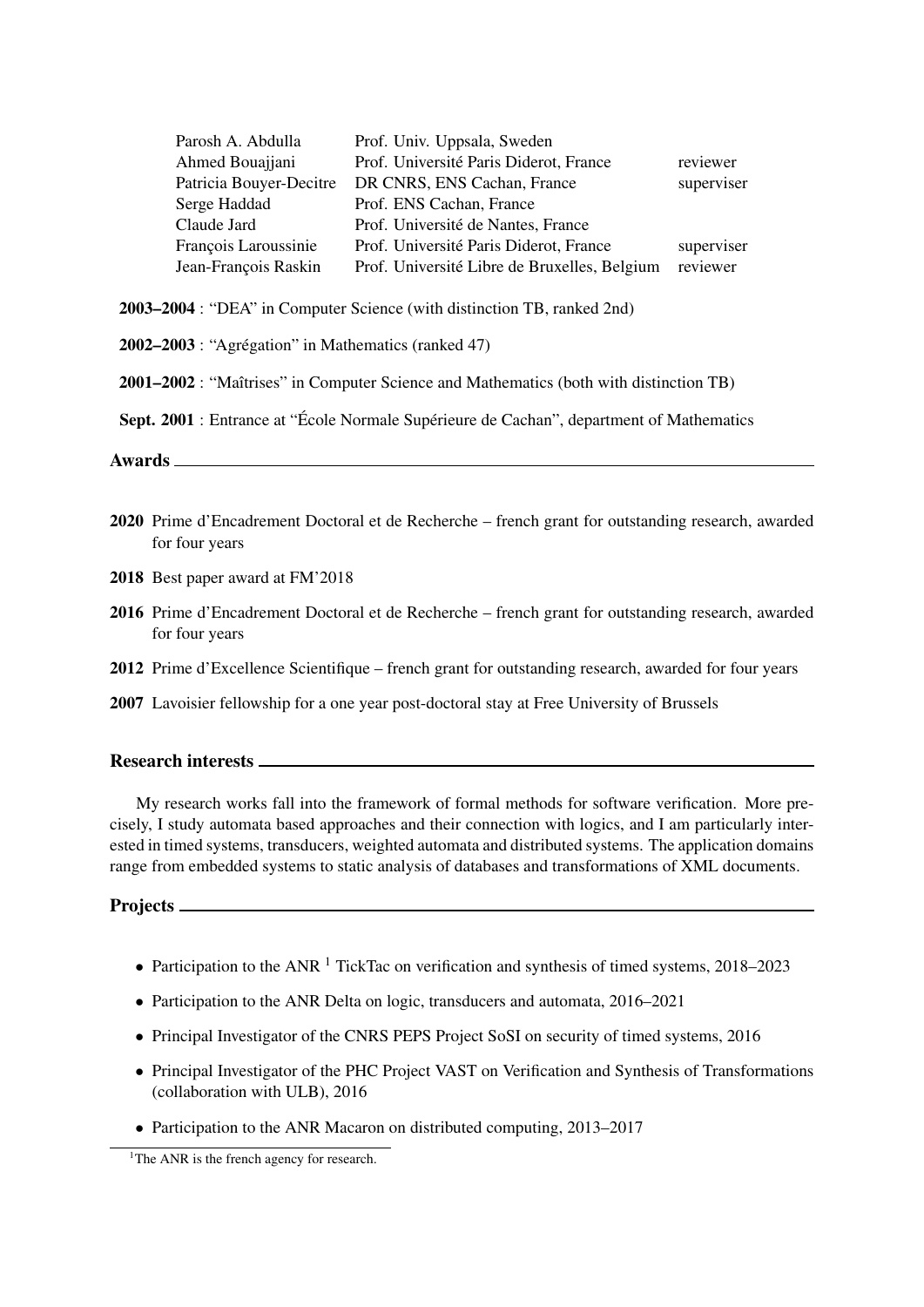- Participation to the FP7-IT european project Cassting on system synthesis with non-zero sum games, 2013–2016
- Participation to the CNRS PICS Project SOSP on synthesis of stream processors, 2013–2014
- Principal Investigator of the ANR ECSPER on study and conception of systems under perturbations, 2009–2013
- Principal Investigator of the regional project in collaboration with Novadem on formal methods for unmanned quadricopters, 2009–2012
- Participation to the ANR IMPRO on implementability and robustness of timed systems, 2011– 2013
- Participation to the program Quasimodo (funded by European Commission) on Quantitative System Properties in Model-Driven Design of Embedded Systems, 2008–2010
- Participation to the IAP MoVES (Interuniversity Attraction Poles Programme) on Modelling, Verification and Evolution of Software, 2007–2011
- Participation to the ANR DOTS on distributed, open and timed systems, 2007–2010
- Participation to the ACI CORTOS on control of timed systems, 2003–2006

## Responsabilities in Schools and Conferences

## Steering committee

- MOVEP, from 2012 to 2016 (International School on Modelling and Verifying Parallel Processes)
- GT Vérif -co-head-, since sept. 2017 (french research group on Verification)

## Program committee

- Gandalf'22 (13th International Symposium on Games, Automata, Logics, and Formal Verification)
- Petri Nets'22 (43rd International Conference on Application and Theory of Petri Nets and Concurrency)
- MSR'21 (13th french Colloquium on Modelization of Reactive Systems)
- Gandalf'21 (12th International Symposium on Games, Automata, Logics, and Formal Verification)
- Petri Nets'21 (42nd International Conference on Application and Theory of Petri Nets and Concurrency)
- MOVEP'20 (14th International School on Modelling and Verifying Parallel Processes)
- Petri Nets'20 (41st International Conference on Application and Theory of Petri Nets and Concurrency)
- RP'19 (13th International Conference on Reachability Problems)
- FORMATS'19 (17th International Conference on Formal Modeling and Analysis of Timed Systems)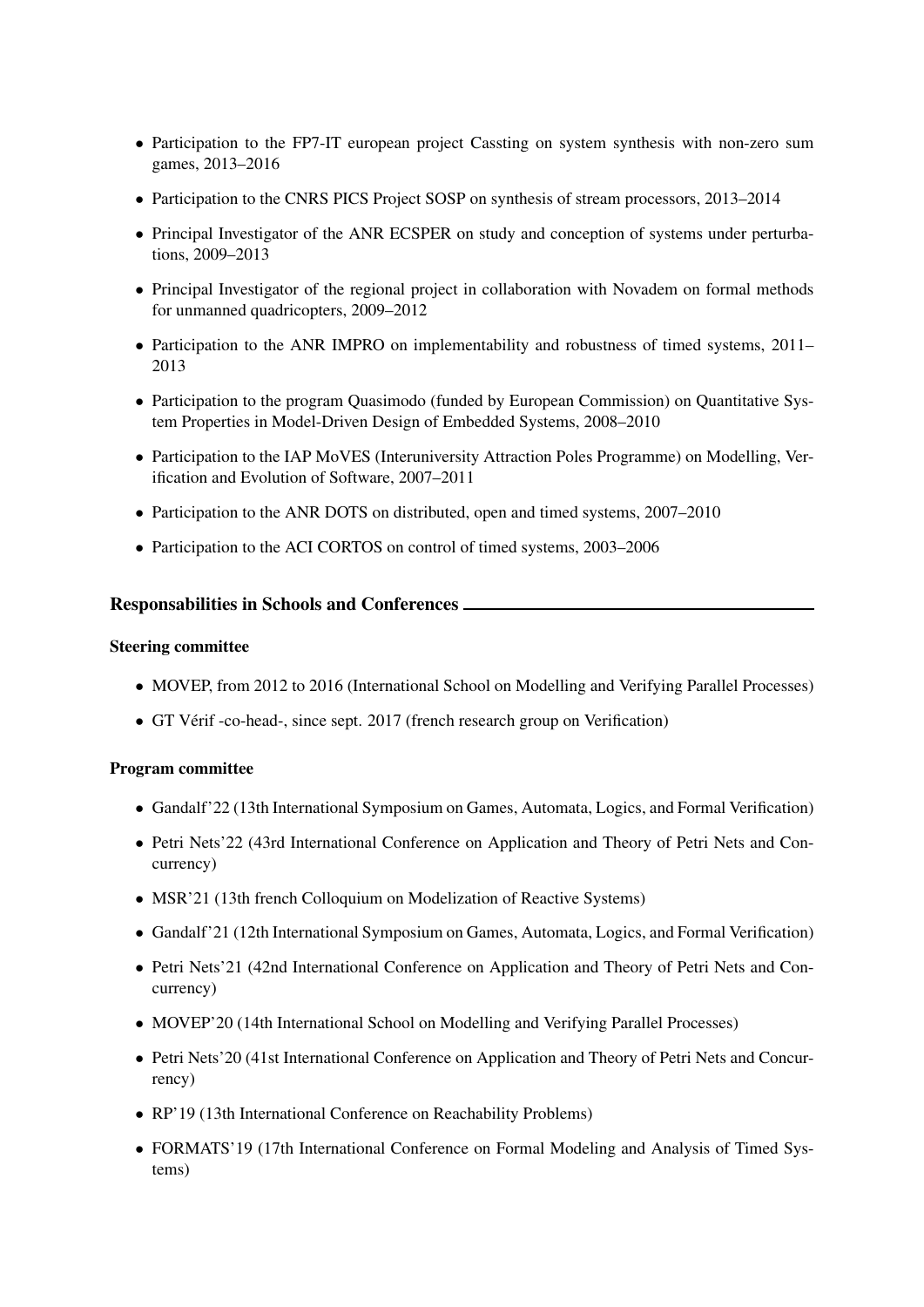- Gandalf'19 (10th International Symposium on Games, Automata, Logics, and Formal Verification)
- MSR'19 (12th french Colloquium on Modelization of Reactive Systems)
- LICS'19 (34th Annual ACM/IEEE Symposium on Logic in Computer Science)
- Petri Nets'19 (40th International Conference on Application and Theory of Petri Nets and Concurrency)
- MFCS'18 (43rd International Symposium on Mathematical Foundations of Computer Science)
- RP'18 -co-chair- (12th International Workshop on Reachability Problems)
- MSR'l 7-co-chair- (11th french Colloquium on Modelization of Reactive Systems)
- Highlights of Games, Automata and Logic, 2016
- ATVA'14 (12th International Symposium on Automated Technology for Verification and Analysis)
- MOVEP'12 -chair- (10th Int. Winter School on Modelling and Verifying Parallel Processes)

#### Organizing committee

- STACS'22 (39th International Symposium on Theoretical Aspects of Computer Science)
- GT Vérif'21 (Annual meeting of the french research group on Verification)
- GT Vérif'19 (Annual meeting of the french research group on Verification)
- RP'18 -chair- (12th International Workshop on Reachability Problems)
- GT Vérif'18 co-chair- (Annual meeting of the french research group on Verification)
- MSR'17 -co-chair- (11th french Colloquium on Modelization of Reactive Systems)
- ALGA'16 (organizer of the annual meeting of working group ALGA -Automata, Logic, Games and Algebra)
- CSL'16 (25th Annual Conference on Computer Science Logic)
- MOVEP'12 -chair- (10th Int. Winter School on Modelling and Verifying Parallel Processes)
- FORMATS'06 (4th Int. Conference on Formal Modelling and Analysis of Timed Systems)

## Collaborations

Apart from collaborations in France (LSV, IRIF, IRCCyN, LINA, LACL, IRISA), I also work with the following colleagues abroad:

- Free university of Brussels (Belgium): Jean-François Raskin, Emmanuel Filiot
- University of Bremen (Germany): Sebastian Maneth
- Aalborg university (Denmark): Kim G. Larsen
- Macquarie University (Australia): Franck Cassez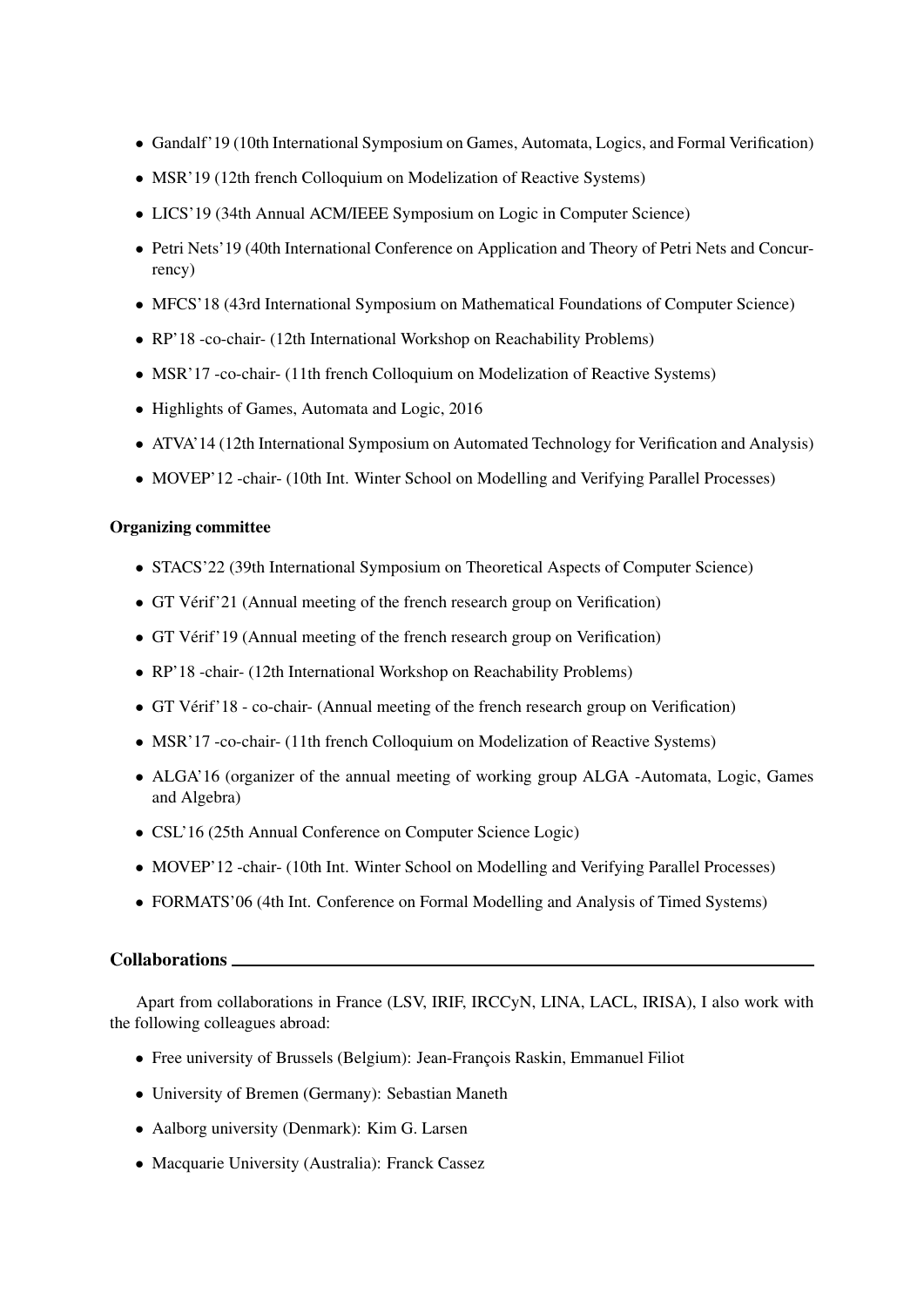• IIT Mumbai (India): S. Akshay

## Reviews

- Reviewer for international journals (approx. 3 each year): Journal of Computer and System Sciences, Distributed Computing, Real Time Systems, Logical Methods in Computer Science, Theoretical Computer Science, Discrete Event Dynamic Systems, Information and Computation, Mathematical Reviews, Fundamenta Informaticae, Journal Européen des Systèmes Automatisés, Formal Methods in System Design, Information Processing Letters
- Reviewer for international conferences (between 5 and 10 each year): LICS, ICALP, STACS, TACAS, FOSSACS, FSTTCS, FORMATS, ICATPN, LATA, MFCS, QEST, MSR, CONCUR, WODES, SOFSEM, CAV...
- Reviewer for the selection of a CIFRE PhD thesis (2009)
- Reviewer for the french agency of research (ANR), 2017 (twice), 2020
- Reviewer for the canadian agency for research (NSERC), 2017
- Participation to PhD thesis committees:
	- (reviewer) Thanh Tung Tran, Verification of timed automata: reachability, liveness and modelling, Université de Bordeaux, 2016
	- (reviewer) Félix Baschenis, Minimizing resources for regular word transductions, Université de Bordeaux, 2017
	- (examiner) Nicolas Mazzochi, Contributions to formalisms for the specification and verification of quantitative properties, Université Libre de Bruxelles, 2020
	- (reviewer) Radomir Polach, On Determinisation of Pushdown Automata and Conversion of Regular Tree Expressions to Determinisable Pushdown Automata, Czech Technical University in Prague, 2021
	- (reviewer) Paul Gallot, Safety of transformations of data trees, Université de Lille, 2021
	- (examiner) Igor Khmelnitsky, Verification of Infinite-State Systems and Machine Learning, ENS Paris-Saclay, 2022

## Supervision  $\equiv$

Short internships:

- Rémi Cheval (6 weeks in 2010, L3 ENS Cachan), co-supervised (50%) with Jean-Marc Talbot
- Rémi Poulain (6 weeks in 2013, L3 ENS Cachan)
- Pierre Salles (1 week in 2017, ECM)
- Julie Parreaux (1 month in 2019, M1 ENS Rennes), co-supervised (50%) with Benjamin Monmege
- Thomas Galland (1 month, 2019, L3 AMU), co-supervised with colleagues from MoVe team
- Gabriel Aillet (3 weeks, 2020, L3 ECM)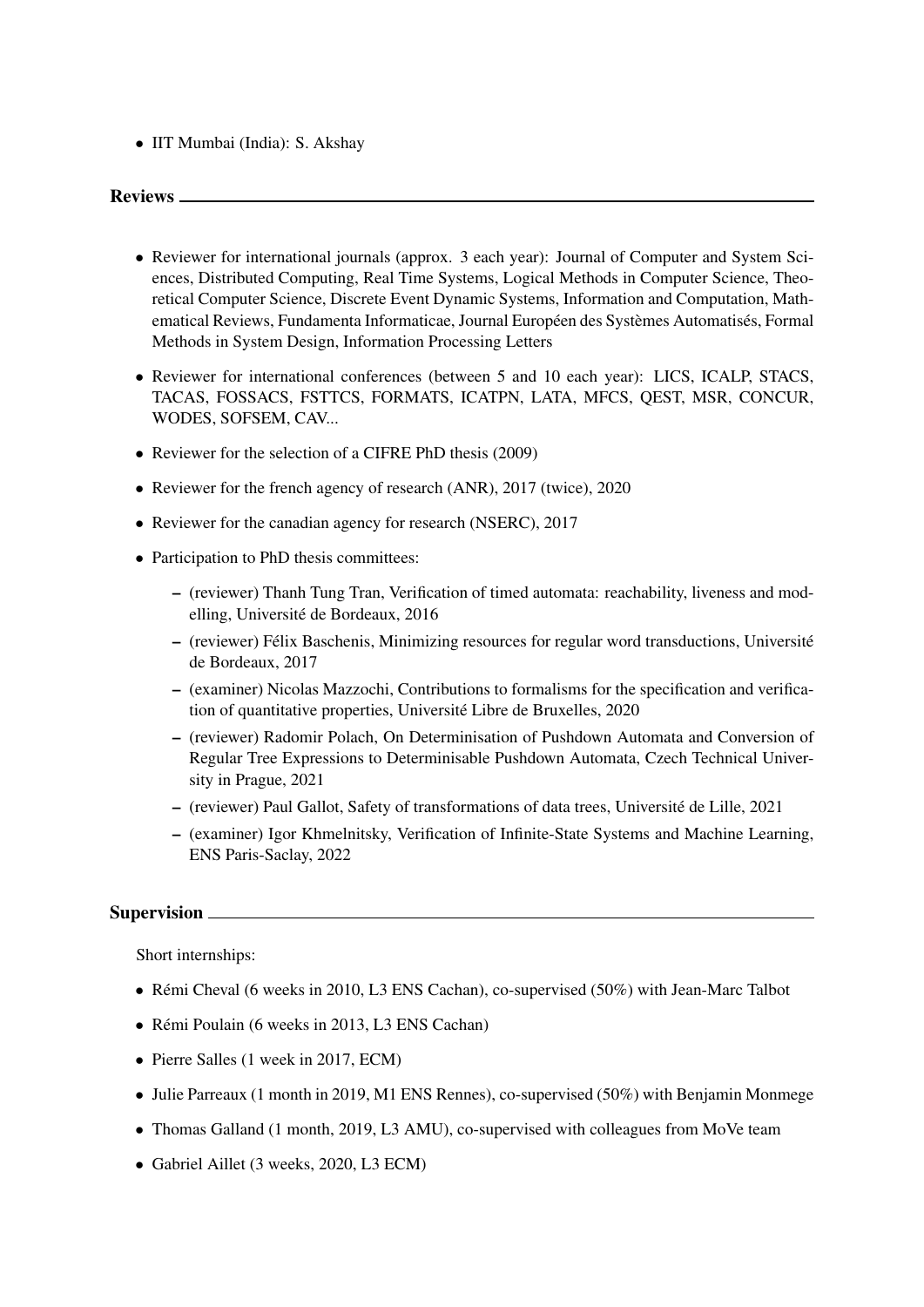Master 2 internships:

- Rémi Jaubert (2009, M2 Aix-Marseille University)
- Mathieu Caralp (2011, M2 Aix-Marseille University), co-supervised (50%) with Jean-Marc Talbot
- Damien Busatto-Gaston (2016, M2 Paris University MPRI), co-supervised (50%) with Benjamin Monmege
- Julie Parreaux (2020, M2 ENS Rennes), co-supervised (50%) with Benjamin Monmege

PhD Thesis:

- Rémi Jaubert: Quantitative robustness of timed automata, 2009-2012, abort due to illness. Now software engineer.
- Mathieu Caralp: Finite valuedness of visibly pushdown transducers, 2011-2015, defended on December 18, 2015, co-supervised (50%) with Jean-Marc Talbot. Now working in start-up Led's chat.
- Didier Villevalois: Synthesis of transformations, 2015–2019. Now working in start-up Volta Medical.
- Damien Busatto-Gaston: Timed games: costs and robustness, 2016–2019, co-supervised (50%) with Benjamin Monmege. Now post-doc at ULB, Brussels.
- Léo Exibard: Synthesis of systems with data, 2017–2021, co-supervised (50%) with Emmanuel Filiot (ULB, Belgium). Now post-doc at Reykjavik.
- Julie Parreaux: Weighted timed games: randomization and robustness, 2020–, defense expected in 2023, co-supervised (50%) with Benjamin Monmege
- Guillaume Maurras: Logical characterizations of higher-order languages, 2020–, defense expected in 2023, co-supervised (50%) with Séverine Fratani

Post-doctoral students:

- Youssouf Oualhadj: Synthesis of robust controllers, funded by ANR ECSPER, 2012-2013, now assistant professor at Univ. Paris Est Créteil
- Luc Dartois: First-order definable regular string functions, ATER Centrale Marseille, 2014-2015, now assistant professor at Univ. Paris Est Créteil
- Laure Daviaud: Cost functions for nested words, funded by Labex Archimède, 2014-2015, cosupervised (50%) with JM Talbot, now Leturer at City Univ. London
- Antoine Durand-Gasselin: Transductions of data-words, ATER Centrale Marseille, 2015-2016. Now working in a private company.
- Louis-Marie Dando: Weighted automata and regular expressions, funded by ANR Delta, 2020- 2021. Co-supervised by colleagues from the MoVe team, now post-doc at Madrid, IMDEA.

Talks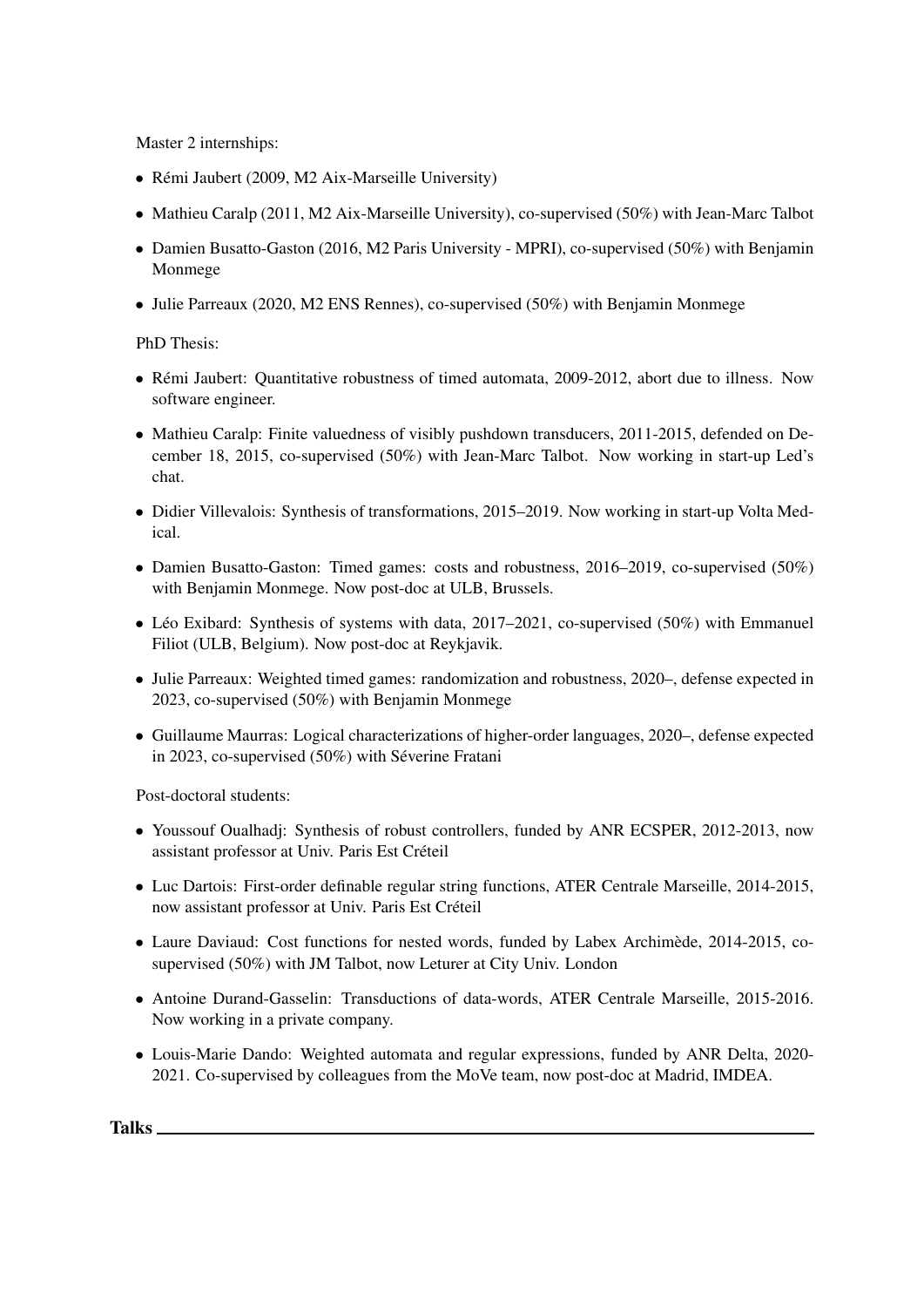- Plenary talk on Verification and Synthesis to the M1 students of computer science, Aix-Marseille University. November 2021.
- Invited lecture (with Emmanuel Filiot) at the school for young researchers of GDR IM (EJCIM 2019), on transductions. March 2019.
- Invited talk at the annual meeting of the GDR-IM (Ecole Polytechnique) on *Register minimization of streaming string transducers*, April 2018
- Invited talk during the visit of the LIS by students of Ecole Centrale Marseille, March 2018
- Invited talk at the seminar of the Verfication group, Oxford University on *Register minimization of streaming string transducers*, February 2018
- Invited talk during the visit of the LIS by students of ENS Cachan (Paris-Saclay), November 2017
- Invited talk at LSV'15th Anniversary (Cachan) on *Simplifying transducers*, May 2017
- Invited talk at Dagstuhl seminar 17142 on *Two twinning properties for transducers*, April 2017
- Invited talk at CFV (Brussels) on *A survey on transducers*, May 2016
- Invited lecture at MOVEP'14 on *Robustness of Timed Systems*
- Talks at international conferences: RP'17, CONCUR'14, FSTTCS'11, Petri Nets'11, CONCUR'09, HSCC'09, FoSSaCS'08, ICALP'06, ATVA'06, FORMATS'05
- Several talks at working groups or meetings of research projects
- Several talks in the following laboratories: Oxford, LACL, IRISA, ULB, LaBRI, LIF, LIAFA.

#### Teaching

Teaching at the department of Computer Science of Aix-Marseille University since september 2008. Approximately 200h of lectures, exercises and practical sessions each year.

Main teaching responsabilities:

- Head of the Master on Research in Computer Science and Discrete Maths (previously Fundamental Computer Science), from 2013 to 2021. This is the main master oriented towards research and relying on research done at the "Pôle Calcul" of the LIS. The second year is shared with a master in mathematics. We have approximately ten students each year.
- Member of the team (4 colleagues) working on a new lecture on ecological and societal impact of computer science, L3, 2021–.
- Lecture on Automata and Logic, M2 Research, since 2013
- Lecture on Automata and Language theory, L2, 2018
- Lecture on Introduction to computer science, L1, since 2008
- Lecture on XML Technologies, M1, 2009-2011, 2015-2017
- Lecture on Discrete Event Systems, M1, 2013, 2014, 2017
- Lecture on Formal Methods, M2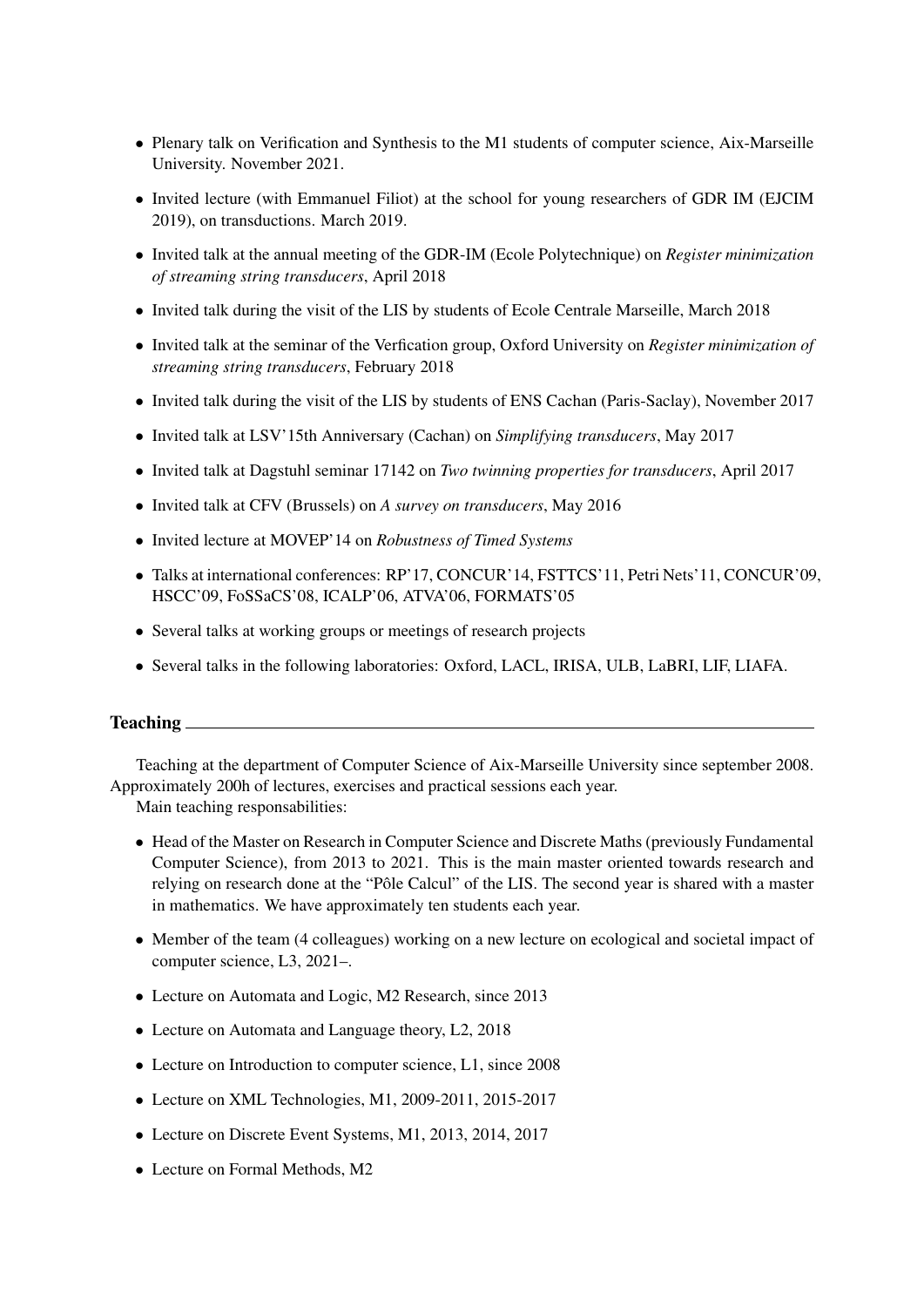- Lecture on Real-time scheduling, M1
- Practical sessions on Prolog, L3

Previously, I was a teaching assistant at ENS Cachan during my PhD and I was also examiner in "Classes Préparatoires" in mathematics and computer science.

## Administrative responsabilities

- Co-head, with Nathalie Bertrand (INRIA Rennes), of the french research group on Verification (GT Vérif), part of the research network on Informatics and Mathematics of the CNRS (GDR IM), since September 2017. This group gathers approximately 200 researchers in France.
- Head of the research group "Modelization and Verification" of the LIS since october 2015 (currently composed of 4 professors, 4 assistant professors, 1 researcher and 5 non-permanent members).
- Member of the selection committee for assistant professor positions:
	- (internal member) University of Provence, 2010
	- (external member) University Paris-Diderot, 2013
	- (external member) University Paris-Diderot, 2015
	- (external member) University Paris-Est Créteil, 2015
	- (chair of the committee) Aix-Marseille University, 2020
- Responsabilities in my laboratory:
	- elected member of the lab council (LIS), since its creation in 2018
	- member of the council of Pôle Calcul (LIS), since its creation in 2018
	- member of the commission for the PhD fundings of ED 182, 2020
	- member of the lab council (LIF), 2015–2017
	- selection committee for ATER positions at the computer science department (2014)
	- in charge of the visit of the LIF by the computer science department of ENS Cachan (2013)
	- representative member at the CCS27 (2011)
	- strong implication in the different groups working on the definition of a new research lab, resulting of the merging of LIF and LSIS
- Other local responsabilities:
	- member of the council of FRIIAM (FR3513), 2012–2017
	- member of the council of ED 184, dec. 2021–
- Responsabilities in my research group:
	- representative member at the FRIIAM
	- in charge of the weekly seminar (2008-2015)
	- in charge of the webpage (2008-2014)
	- in charge of the valorisation (2008-)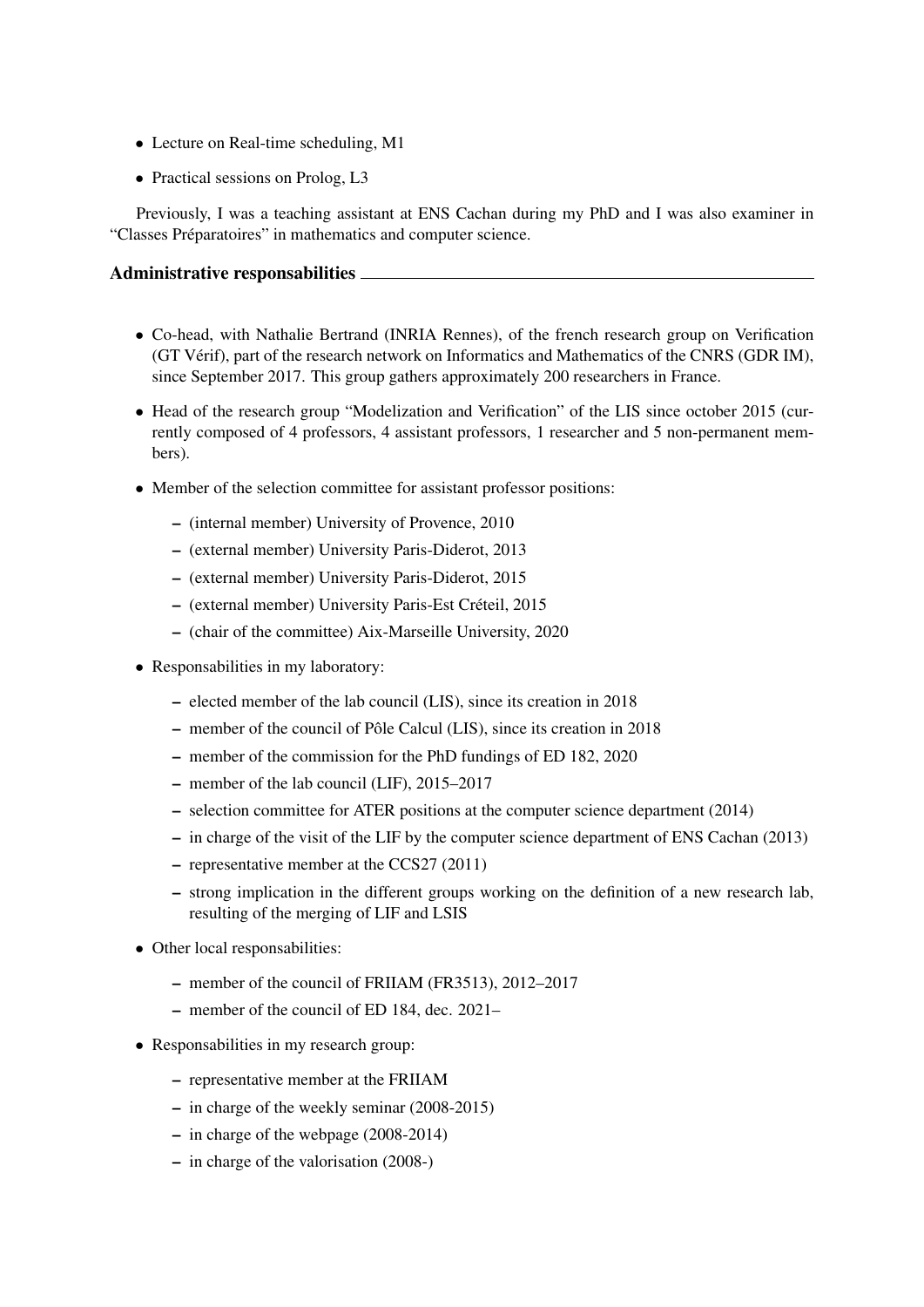### Publications

My publications are available at:

https://pageperso.lis-lab.fr/~pierre-alain.reynier/index.php?page=publis A summary of these publications is:

- 6 books or book chapters
- 18 publications in international journals (2 acc. w. minor revision)
- 40 publications in international conferences with proceedings and reviewing committee
- 2 invited publications
- 2 publications in international workshops

## Chapters in books

- [1] F. Cassez et al. "Quantitative Model-Based Analysis of Real-Time Embedded Systems". In: ed. by K. G. Larsen, J. Tretmans, and B. Nielsen. Springer, 2012. Chap. An Introduction to Automatic Synthesis of Discrete and Timed Controllers. ISBN: 978-94-007-1368-0.
- [2] F. Cassez et al. "Quantitative Model-Based Analysis of Real-Time Embedded Systems". In: ed. by K. G. Larsen, J. Tretmans, and B. Nielsen. Springer, 2012. Chap. Timed Controller Synthesis: An Industrial Case Study. ISBN: 978-94-007-1368-0.
- [3] P.-A. Reynier. "Models and Analysis in Distributed Systems". In: ed. by S. Haddad et al. 9. Wiley, 2011. Chap. Verification of Timed Systems, pp. 271–306. ISBN: 978-18-482-1314-2.

## Edited books

- [1] I. Potapov and P.-A. Reynier, eds. *Reachability Problems 12th International Conference, RP 2018, Marseille, France, September 24-26, 2018, Proceedings*. Vol. 11123. Lecture Notes in Computer Science. Springer, 2018. ISBN: 978-3-030-00249-7. DOI: 10 . 1007 / 978 - 3 - 030 -00250-3.
- [2] I. Demongodin and P.-A. Reynier, eds. *MSR 2017 11th National Colloquium on Modelization of Reactive Systems*. Marseille, France. November 15-17, 2017.
- [3] P.-A. Reynier, ed. *MOVEP 2012 10th International Winter School on Modelization and Verification of Parallel Processes*. Marseille, France. December 3-7, 2012.

## Articles in international journals

- [1] D. Busatto-Gaston, B. Monmege, and P.-A. Reynier. "Optimal controller synthesis for timed systems". In: *Logical Methods in Computer Science* (2022). To appear (accepted with minor revision).
- [2] L. Exibard et al. "Computability of Data-Word Transductions over Different Data Domains". In: *Logical Methods in Computer Science* (2022). To appear (accepted with minor revision).
- [3] L. Exibard, E. Filiot, and P.-A. Reynier. "Synthesis of Data Word Transducers". In: *Logical Methods in Computer Science* 17.1 (2021). DOI: 10.23638/LMCS-17(1:22)2021.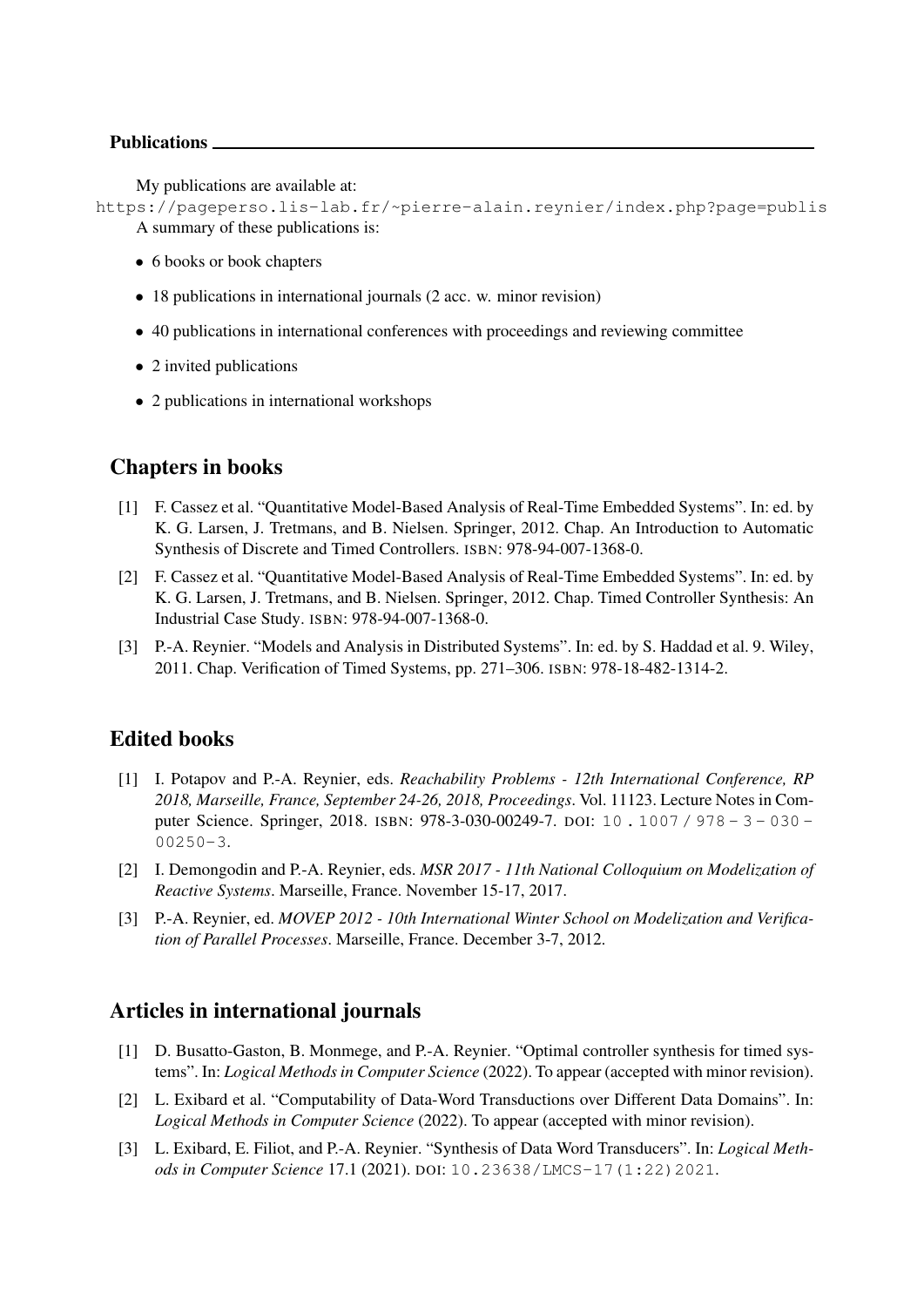- [4] G. Bacci et al. "Optimal and robust controller synthesis using energy timed automata with uncertainty". In: *Formal Aspects Comput.* 33.1 (2021), pp. 3–25. DOI: 10.1007/s00165- 020-  $00521 - 4.$
- [5] E. Filiot and P.-A. Reynier. "Copyful Streaming String Transducers". In: *Fundam. Informaticae* 178.1-2 (2021), pp. 59–76. DOI: 10.3233/FI-2021-1998.
- [6] N. Baudru and P.-A. Reynier. "From Two-Way Transducers to Regular Function Expressions". In: *Int. J. Found. Comput. Sci.* 31.6 (2020), pp. 843–873. DOI: 10.1142/S0129054120410087.
- [7] E. Filiot et al. "Streamability of nested word transductions". In: *Logical Methods in Computer Science* 15.2 (2019). DOI: 10.23638/LMCS-15(2:1)2019.
- [8] L. Dartois, I. Jecker, and P.-A. Reynier. "Aperiodic String Transducers". In: *International Journal of Foundations of Computer Science* 29 (5) (2018), pp. 801–824. DOI: 10.1142/S0129054118420054.
- [9] E. Filiot et al. "Decision Problems of Tree Transducers with Origin". In: *Information and Computation* 261 (2018), pp. 311–335. ISSN: 0890-5401. DOI: 10.1016/j.ic.2018.02.011.
- [10] E. Filiot et al. "Visibly Pushdown Transducers". In: *Journal of Computer and System Sciences* (2018). DOI: 10.1016/j.jcss.2018.05.002.
- [11] E. Filiot and P.-A. Reynier. "Transducers, logic and algebra for functions of finite words". In: *SIGLOG News* 3.3 (2016), pp. 4–19. DOI: 10.1145/2984450.2984453.
- [12] P.-A. Reynier and J.-M. Talbot. "Visibly Pushdown Transducers with Well-nested Outputs". In: *International Journal of Foundations of Computer Science* 27.2 (2016), pp. 235–258. DOI: 10. 1142/S0129054116400086.
- [13] S. Akshay et al. "Robustness of Time Petri Nets under Guard Enlargement". In: *Fundamenta Informaticae* 143.3-4 (2016), pp. 207–234. DOI: 10.3233/FI-2016-1312.
- [14] M. Caralp, P.-A. Reynier, and J.-M. Talbot. "Trimming Visibly Pushdown Automata". In: *Theoretical Computer Science* 578 (2015), pp. 13–29. DOI: 10.1016/j.tcs.2015.01.018.
- [15] P.-A. Reynier and F. Servais. "Minimal Coverability Set for Petri Nets: Karp and Miller Algorithm with Pruning". In: *Fundamenta Informaticae* 122.1-2 (2013), pp. 1–30. DOI: 10.3233/FI-2013-781.
- [16] O.-L. Nguena-Timo and P.-A. Reynier. "On Characteristic Formulae for Event-Recording Automata". In: *RAIRO - Theoretical Informatics and Applications* 47.1 (2013), pp. 69–96. DOI: 10.1051/ita/2012029.
- [17] P. Bouyer, S. Haddad, and P.-A. Reynier. "Undecidability Results for Timed Automata with Silent Transitions". In: *Fundamenta Informaticae* 92.1-2 (2009), pp. 1–25. DOI: 10.3233/FI-2009- 0063.
- [18] P. Bouyer, S. Haddad, and P.-A. Reynier. "Timed Petri nets and timed automata: On the discriminating power of Zeno sequences". In: *Information and Computation* 206.1 (2008), pp. 73–107. DOI: 10.1016/j.ic.2007.10.004.

## Articles in proceedings of international conferences

[1] N. Baudru et al. "Weighted Automata and Expressions over Pre-Rational Monoids". In: *30th EACSL Annual Conference on Computer Science Logic (CSL 2022)*. Ed. by F. Manea and A. Simpson. LIPIcs. To appear. Schloss Dagstuhl - Leibniz-Zentrum für Informatik, 2022.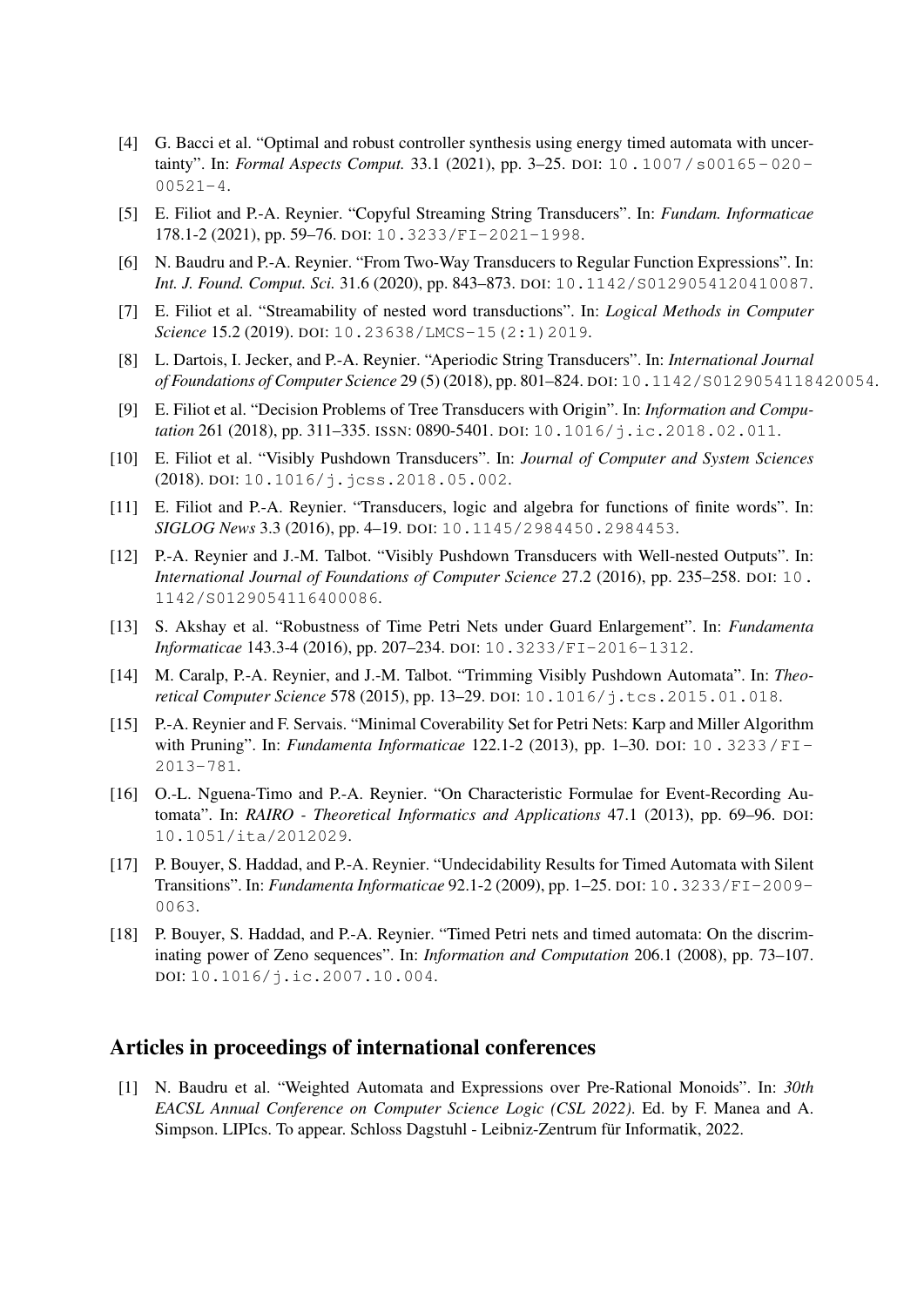- [2] B. Monmege, J. Parreaux, and P.-A. Reynier. "Playing Stochastically in Weighted Timed Games to Emulate Memory". In: *48th International Colloquium on Automata, Languages, and Programming, ICALP 2021, July 12-16, 2021, Glasgow, Scotland (Virtual Conference)*. Ed. by N. Bansal, E. Merelli, and J. Worrell. Vol. 198. LIPIcs. Schloss Dagstuhl - Leibniz-Zentrum für Informatik, 2021, 137:1–137:17. DOI: 10.4230/LIPIcs.ICALP.2021.137.
- [3] B. Monmege, J. Parreaux, and P.-A. Reynier. "Reaching Your Goal Optimally by Playing at Random with No Memory". In: *Proc. 31st International Conference on Concurrency Theory (CON-CUR 2020)*. Ed. by I. Konnov and L. Kovács. Vol. 171. LIPIcs. Schloss Dagstuhl - Leibniz-Zentrum für Informatik, 2020, 26:1–26:21. DOI: 10.4230/LIPIcs.CONCUR.2020.26.
- [4] L. Exibard, E. Filiot, and P.-A. Reynier. "On Computability of Data Word Functions Defined by Transducers". In: *Proc. 23rd International Conference on Foundations of Software Science and Computation Structures (FoSSaCS 2020)*. Ed. by J. Goubault-Larrecq and B. König. Vol. 12077. Lecture Notes in Computer Science. Springer, 2020, pp. 217–236. DOI: 10.1007/978- 3- 030-45231-5\\_12.
- [5] D. Busatto-Gaston et al. "Robust Controller Synthesis in Timed Büchi Automata: A Symbolic Approach". In: *Proc. 31st International Conference on Computer Aided Verification (CAV 2019)*. Vol. 11561. Lecture Notes in Computer Science. Springer, 2019, pp. 572–590. DOI: 10.1007/  $978 - 3 - 030 - 25540 - 4 \angle 33.$
- [6] L. Exibard, E. Filiot, and P.-A. Reynier. "Synthesis of Data Word Transducers". In: *Proc. 30th International Conference on Concurrency Theory (CONCUR 2019)*. Vol. 140. LIPIcs. Schloss Dagstuhl - Leibniz-Zentrum für Informatik, 2019, 24:1–24:15. DOI: 10.4230/LIPIcs.CONCUR. 2019.24.
- [7] P.-A. Reynier and D. Villevalois. "Sequentiality of String-to-Context Transducers". In: *Proc. 46th International Colloquium on Automata, Languages, and Programming (ICALP 2019)*. Vol. 132. LIPIcs. Schloss Dagstuhl - Leibniz-Zentrum fuer Informatik, 2019, 128:1–128:14. DOI: 10 . 4230/LIPIcs.ICALP.2019.128.
- [8] P.-A. Reynier and F. Servais. "On the Computation of the Minimal Coverability Set of Petri Nets". In: *Proc. 13th International Conference on Reachability Problems (RP 2019)*. Vol. 11674. Lecture Notes in Computer Science. Springer, 2019, pp. 164–177. DOI: 10 . 1007 / 978 - 3 - 030 -30806-3\\_13.
- [9] D. Busatto-Gaston, B. Monmege, and P.-A. Reynier. "Symbolic approximation of weighted timed games". In: *Proc. 38th IARCS Annual Conference on Foundations of Software Technology and Theoretical Computer Science (FSTTCS 2018)*. LIPIcs. Schloss Dagstuhl - Leibniz-Zentrum fuer Informatik, 2018, 28:1–28:16. DOI: 10.4230/LIPIcs.FSTTCS.2018.28.
- [10] N. Baudru and P.-A. Reynier. "From Two-Way Transducers to Regular Function Expressions". In: *Proc. 22nd International Conference on Developments in Language Theory (DLT 2018)*. Vol. 11088. Lecture Notes in Computer Science. Springer, 2018, pp. 96–108. DOI: 10.1007/978-3-319-  $98654-8\angle 8.$
- [11] G. Bacci et al. "Optimal and Robust Controller Synthesis Using Energy Timed Automata with Uncertainty". In: *Proc. 22nd International Symposium on Formal Methods, FM 2018, Held as Part of the Federated Logic Conference, FloC 2018*. Vol. 10951. Lecture Notes in Computer Science. Springer, 2018, pp. 203–221. DOI: 10.1007/978-3-319-95582-7\\_12.
- [12] E. Filiot and P.-A. Reynier. "Copyful Streaming String Transducers". In: *Proc. of 11th International Workshop on Reachability Problems (RP 2017)*. Vol. 10506. Lecture Notes in Computer Science. Springer, 2017, pp. 75–86. DOI: 10.1007/978-3-319-67089-8\_6.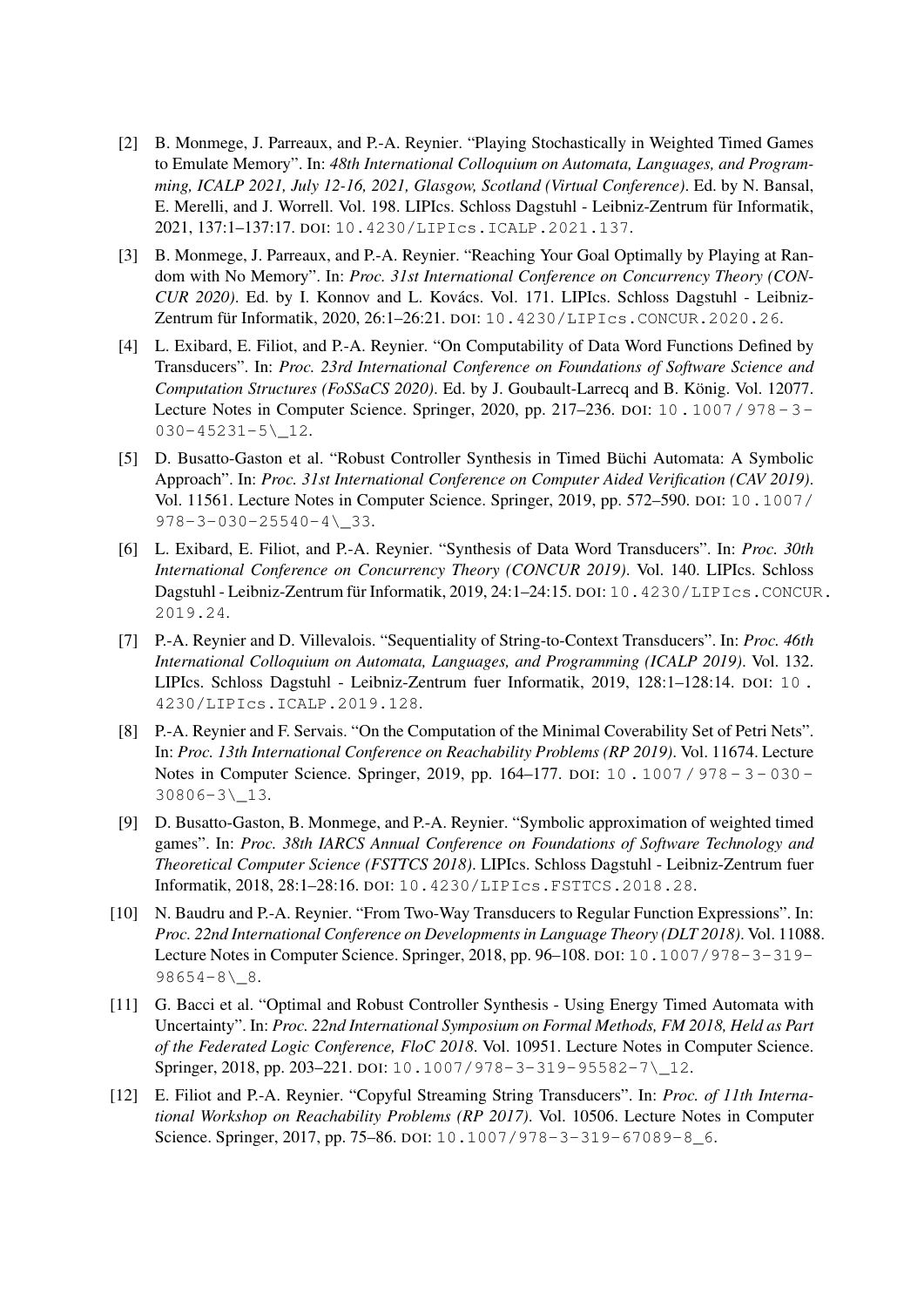- [13] L. Daviaud et al. "Degree of sequentiality of weighted automata". In: *Proc. 20th International Conference on Foundations of Software Science and Computation Structures (FoSSaCS 2017)*. Vol. 10203. Lecture Notes in Computer Science. Springer, 2017, pp. 215–230. DOI: 10.1007/ 978-3-662-54458-7\_13.
- [14] D. Busatto-Gaston, B. Monmege, and P.-A. Reynier. "Optimal Reachability in Divergent Weighted Timed Games". In: *Proc. 20th International Conference on Foundations of Software Science and Computation Structures (FoSSaCS 2017)*. Vol. 10203. Lecture Notes in Computer Science. Springer, 2017, pp. 162–178. DOI: https://doi.org/10.1007/978-3-662-54458- 7\_10.
- [15] L. Dartois, I. Jecker, and P.-A. Reynier. "Aperiodic String Transducers". In: *Proc. 20th International Conference on Developments in Language Theory (DLT 2016)*. Vol. 9840. Lecture Notes in Computer Science. Springer, 2016, pp. 125–137. DOI: 10.1007/978-3-662-53132-7\_11.
- [16] L. Dartois et al. "Two-Way Visibly Pushdown Automata and Transducers". In: *Proc. 31st Annual ACM/IEEE Symposium on Logic in Computer Science (LICS'16)*. ACM, 2016, pp. 217–226. DOI: 10.1145/2933575.2935315.
- [17] L. Daviaud, P.-A. Reynier, and J.-M. Talbot. "A Generalized Twinning Property for Minimisation of Cost Register Automata". In: *Proc. 31st Annual ACM/IEEE Symposium on Logic in Computer Science (LICS'16)*. ACM, 2016, pp. 857–866. DOI: 10.1145/2933575.2934549.
- [18] E. Filiot et al. "Decision Problems of Tree Transducers with Origin". In: *Proc. 42nd International Colloquium on Automata, Languages, and Programming (ICALP 2015)*. Vol. 9135. Lecture Notes in Computer Science. Springer, 2015, pp. 209–221. DOI: 10.1007/978- 3- 662- 47666- 6\_17.
- [19] Y. Oualhadj, P.-A. Reynier, and O. Sankur. "Probabilistic Robust Timed Games". In: *Proc. 25th International Conference on Concurrency Theory (CONCUR'14)*. Vol. 8704. Lecture Notes in Computer Science. Springer, 2014, pp. 203–217. DOI: 10.1007/978-3-662-44584-6\_15.
- [20] P.-A. Reynier and J.-M. Talbot. "Visibly Pushdown Transducers with Well-nested Outputs". In: *Proc. 18th International Conference on Developments in Language Theory (DLT'14)*. Vol. 8633. Lecture Notes in Computer Science. Springer, 2014, pp. 129–141. DOI: 10.1007/978- 3- 319-09698-8\_12.
- [21] M. Caralp et al. "Expressiveness of Visibly Pushdown Transducers". In: *Proc. 2nd International Workshop on Trends in Tree Automata and Tree Transducers (TTATT'13)*. Vol. 134. EPTCS, 2013, pp. 17–26. DOI: 10.4204/EPTCS.134.3.
- [22] O. Sankur et al. "Robust Controller Synthesis in Timed Automata". In: *Proc. 24th International Conference on Concurrency Theory (CONCUR'13)*. Vol. 8052. Lecture Notes in Computer Science. Springer, 2013, pp. 546–560. DOI: 10.1007/978-3-642-40184-8\_38.
- [23] M. Caralp, P.-A. Reynier, and J.-M. Talbot. "Trimming Visibly Pushdown Automata". In: *Proc. 18th International Conference on Implementation and Application of Automata (CIAA'13)*. Vol. 7982. Lecture Notes in Computer Science. Springer, 2013, pp. 84–96. DOI: 10.1007/978-3-642- 39274-0\_9.
- [24] E. Filiot et al. "From Two-Way to One-Way Finite State Transducers". In: *Proc. 28th Annual IEEE Symposium on Logic in Computer Science (LICS'13)*. IEEE Computer Society, 2013, pp. 468–477. DOI: 10.1109/LICS.2013.53.
- [25] S. Akshay et al. "Robustness of Time Petri Nets under Guard Enlargement". In: *Proc. 6th International Workshop on Reachability Problems (RP'12)*. Vol. 7550. Lecture Notes in Computer Science. Springer, 2012, pp. 92–106. DOI: 10.1007/978-3-642-33512-9\_9.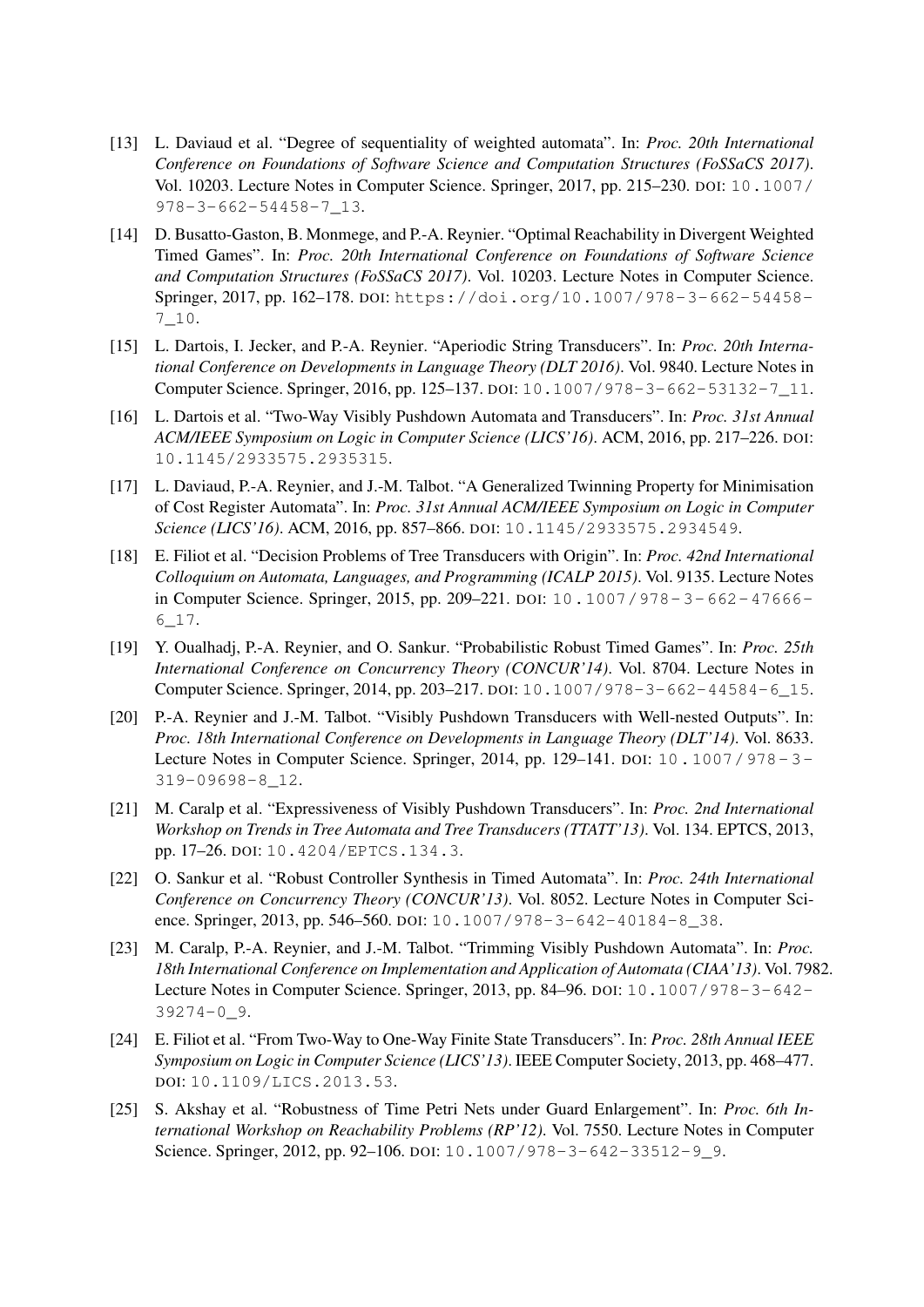- [26] P. Bulychev et al. "Controllers with Minimal Observation Power (Application to Timed Systems)". In: *Proc. 10th International Symposium on Automated Technology for Verification and Analysis (ATVA'12)*. Vol. 7561. Lecture Notes in Computer Science. Springer, 2012, pp. 223–237. DOI: 10.1007/978-3-642-33386-6\_19.
- [27] M. Caralp, P.-A. Reynier, and J.-M. Talbot. "Visibly Pushdown Automata with multiplicities: Finiteness and K-Boundedness". In: *Proc. 16th International Conference on Developments in Language Theory (DLT'12)*. Vol. 7410. Lecture Notes in Computer Science. Springer, 2012, pp. 226– 238. DOI: 10.1007/978-3-642-31653-1\_21.
- [28] E. Filiot et al. "Streamability of Nested Word Transductions". In: *Proc. 31st Annual International Conference on Foundations of Software Technology and Theoretical Computer Science (FSTTCS'11)*. Vol. 13. LIPIcs. Schloss Dagstuhl - Leibniz-Zentrum fuer Informatik, 2011, pp. 312– 324. DOI: 10.4230/LIPIcs.FSTTCS.2011.312.
- [29] J. Malinowski, P. Niebert, and P.-A. Reynier. "A Hierarchical Approach for the Synthesis of Stabilizing Controllers for Hybrid Systems". In: *Proc. 9th International Symposium on Automated Technology for Verification and Analysis (ATVA'11)*. Vol. 6996. Lecture Notes in Computer Science. Springer, 2011, pp. 198–212. DOI: 10.1007/978-3-642-24372-1\_15.
- [30] P.-A. Reynier and F. Servais. "Minimal Coverability Set for Petri Nets: Karp and Miller Algorithm with Pruning". In: *Proc. 32nd International Conference on Application and Theory of Petri Nets and Concurrency (ICATPN'11)*. Vol. 6709. Lecture Notes in Computer Science. Springer, 2011, pp. 69–88. DOI: 10.1007/978-3-642-21834-7\_5.
- [31] R. Jaubert and P.-A. Reynier. "Quantitative Robustness Analysis of Flat Timed Automata". In: *Proc. 14th International Conference on Foundations of Software Science and Computation Structures (FoSSaCS'11)*. Vol. 6604. Lecture Notes in Computer Science. Springer, 2011, pp. 229–244. DOI: 10.1007/978-3-642-19805-2\_16.
- [32] E. Filiot et al. "Properties of Visibly Pushdown Transducers". In: *Proc. 35th International Symposium on Mathematical Foundations of Computer Science (MFCS'10)*. Vol. 6281. Lecture Notes in Computer Science. Springer, 2010, pp. 355–367. DOI: 10.1007/978-3-642-15155-2\_32.
- [33] P.-A. Reynier and A. Sangnier. "Weak Time Petri Nets strike back!" In: *Proc. 20th International Conference on Concurrency Theory (CONCUR'09)*. Vol. 5710. Lecture Notes in Computer Science. Springer, 2009, pp. 557–571. DOI: 10.1007/978-3-642-04081-8\_37.
- [34] F. Cassez et al. "Automatic Synthesis of Robust and Optimal Controllers An Industrial Case Study". In: *Proc. 12th International Conference on Hybrid Systems: Computation and Control (HSCC'09)*. Vol. 5469. Lecture Notes in Computer Science. Springer, 2009, pp. 90–104. DOI: 10.1007/978-3-642-00602-9\_7.
- [35] P. Bouyer, N. Markey, and P.-A. Reynier. "Robust Analysis of Timed Automata via Channel Machines". In: *Proc. 11th International Conference on Foundations of Software Science and Computation Structures (FoSSaCS'08)*. Vol. 4962. Lecture Notes in Computer Science. Springer, 2008, pp. 157–171. DOI: 10.1007/978-3-540-78499-9\_12.
- [36] P. Bouyer, S. Haddad, and P.-A. Reynier. "Timed Unfoldings for Networks of Timed Automata". In: *Proc. 4th International Symposium on Automated Technology for Verification and Analysis (ATVA'06)*. Vol. 4218. Lecture Notes in Computer Science. Springer, 2006, pp. 292–306. DOI: 10.1007/11901914\_23.
- [37] P. Bouyer, S. Haddad, and P.-A. Reynier. "Timed Petri Nets and Timed Automata: On the Discriminating Power of Zeno Sequences". In: *Proc. 33rd International Colloquium on Automata, Languages and Programming (ICALP'06)*. Vol. 4052. Lecture Notes in Computer Science. Springer, 2006, pp. 420–431. DOI: 10.1007/11787006\_36.